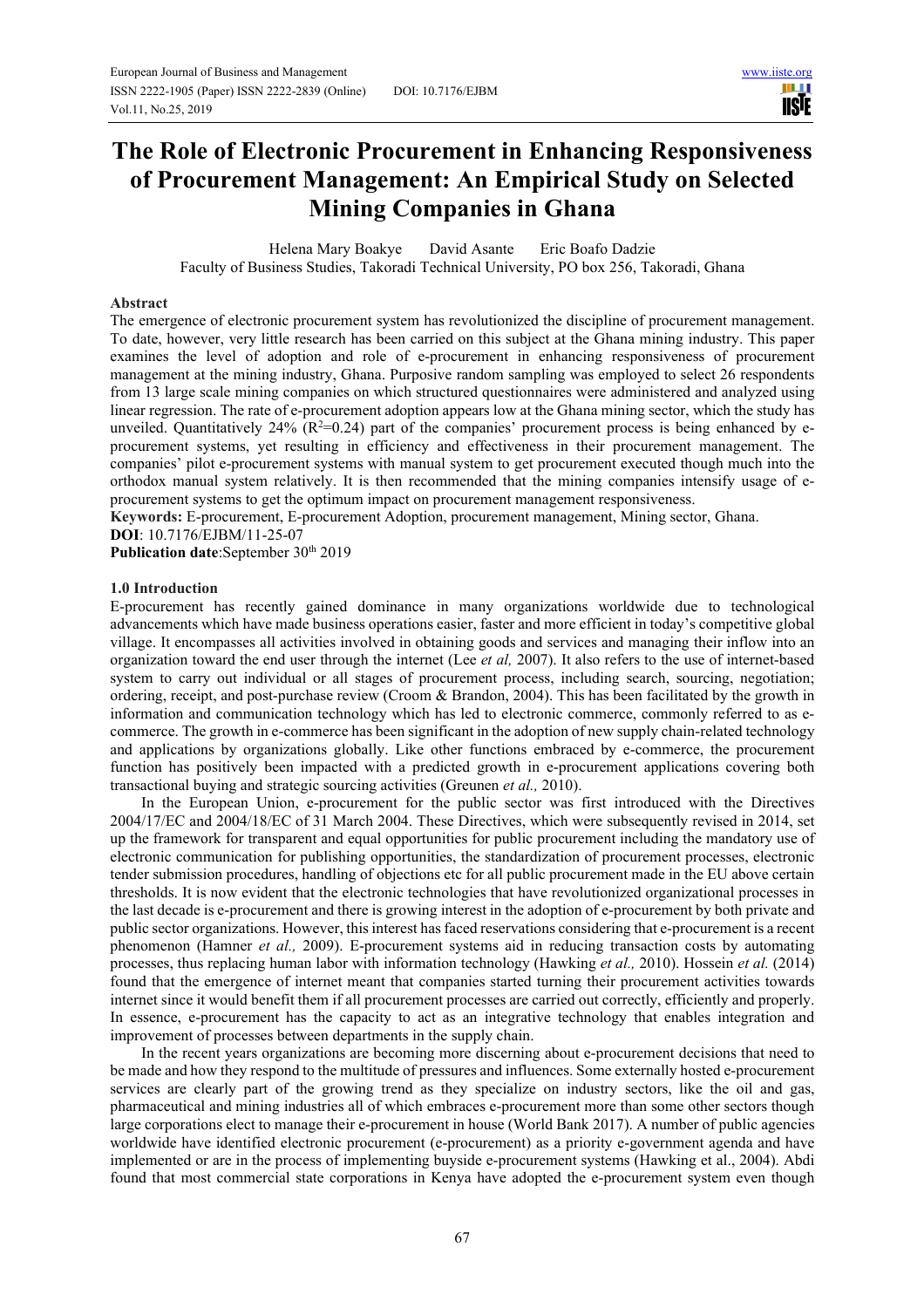several procurement functions are still carried out in the traditional manual system (Abdi, 2009). Though the pace for the implementation is still very slow in Ghana, the Public Procurement Authority has made many strides in the initiation of e-procurement evidenced by April, 2019 lunch by the government. Addison (2017) results indicate that Ghanaian public sector is well informed of the e-procurement process, though the patronage is low. Public sector's e-procurement seems to have gain enormous attention among which is discussed in the empirical to unveil the quest for the present study.

# **1.1.1 Empirical Studies**

Adams (2014) assessed potential of electronic procurement at the public sector, Ghana. The aim was to explore challenges in manual procurement system, investigate prospects in the E-procurement and implementation challenges using structured questionnaire on public agencies within Accra Metropolis. E-procurement was identified with challenges among which is technology related yet the system helps in cutting cost across the procurement process. Focus of the study was on public entities which have almost become the sole area of interest in most contemporal studies.

Noor *et al* (2013) also examined the role of e-procurement strategy in enhancing procurement performance in Kenya state corporations as a descriptive research design. They saw E-procurement useful for its cost reduction ability on Kenya state corporations. They found that E-procurement technology and other advanced technologies are essentially freeing procurement professionals to become true supply managers at the enterprise, adding to the role of procurement shifting from reducing cost to creating supply value for companies (Noor et al 2013). They collected data through questionnaire and analyzed quantitatively using descriptive statistics and inferential analysis. Among e-procurement roles captured in the study includes enhancement in customer service level, auditability and compliance, inventory optimization, and buyer supplier collaboration. In a first instance, the study was carried on Kenya public agencies hence signals a probable difference in outcome if similar study should be carried on a different environment or sector. This serves as a gap on the study. Further gap was the lack of operational direction to determining enhancement in procurement performance. Kalakota and Robinson, (2001) states that the benefits of e-procurement fall in two major categories viz. efficiency and effectiveness (see section 2.1.3). It is believed that the suggestions of the later scholars give concise parameters to have operationalized procurement performance enhancement in such a quantitative study of Noor et al, (2013).

At the Lisbon summit in 2000, it was decided that EU should pay special attention to e-procurement. It was emphasized that "The emergence of the new Information and Communication Technologies (ICTs) offer promising opportunities as regards the efficiency, transparency and opening-up of public procurement" (European Commission, 2000). E-Procurement on the public sector has even been on political agenda in EU for a while

There is a growing interest over e-procurement at the public sector. Few literatures exist on the phenomenon at the private sector, especially the Mining industry. Drawing on the reviews above, the present study focuses on Ghana mining industry to examine two major objectives: a] level of e-procurement adoption at the mining industry and b] role of e-procurement to enhancing responsiveness of the companies procurement Management.

## **1.1.2 Significance of the study**

Driven by the increasing trend toward purchasing inputs and other raw materials from outside the organization, implementing electronic procurement (e-procurement) has become a significant tactic in most companies' ebusiness strategies, Deloitte Consulting,( 2001) has stated. Therefore this study will not only be an eye opener to mining companies but also other private corporations, researchers and students on the key contribution of eprocurement to procurement management.

## **2.0 Literature Review**

## **2.1 Defining E-procurement**

Parida and Parida (2005) define e-procurement as a technology solution that facilitates corporate buying using the Internet. Essentially an Internet/Intranet based purchasing application or hosted service that streamlines buying, trading partners, maximizes trade efficiency across the entire supply chain, and provides strategic e-commerce capabilities in Internet time; Gimenez and Lourenço (2004) said E-procurement is a process which supports the procurement and sourcing activities via Internet technologies and enables an efficient negotiation between buyers and suppliers; Turban and King (2006) sees it as Electronic acquisition of goods and services in a firm; The automation of the procurement processes so that the sourcing, vendor selection, procurement processes, shipment status tracking and payments can be made in an online environment (Bhaskar 2005). According to European Bank for Reconstruction and Development (2015), E-procurement (i.e. electronic procurement, also known as supplier exchange) is a business-to-business or business-to-consumer or business –to-government purchase and sale of supplies, work and services through the internet as well as other information and networking systems, such as electronic data interchange and enterprise resource planning (ERP). Corsi (2006) defined e-procurement as the use of electronic methods over the internet to conduct procurement functions: identification of requirement, tendering process, payment and contract management. Scholars have defined E-procurement differently for some time now. That notwithstanding none denies the fact that it's an internet based interaction between a firm and a supplier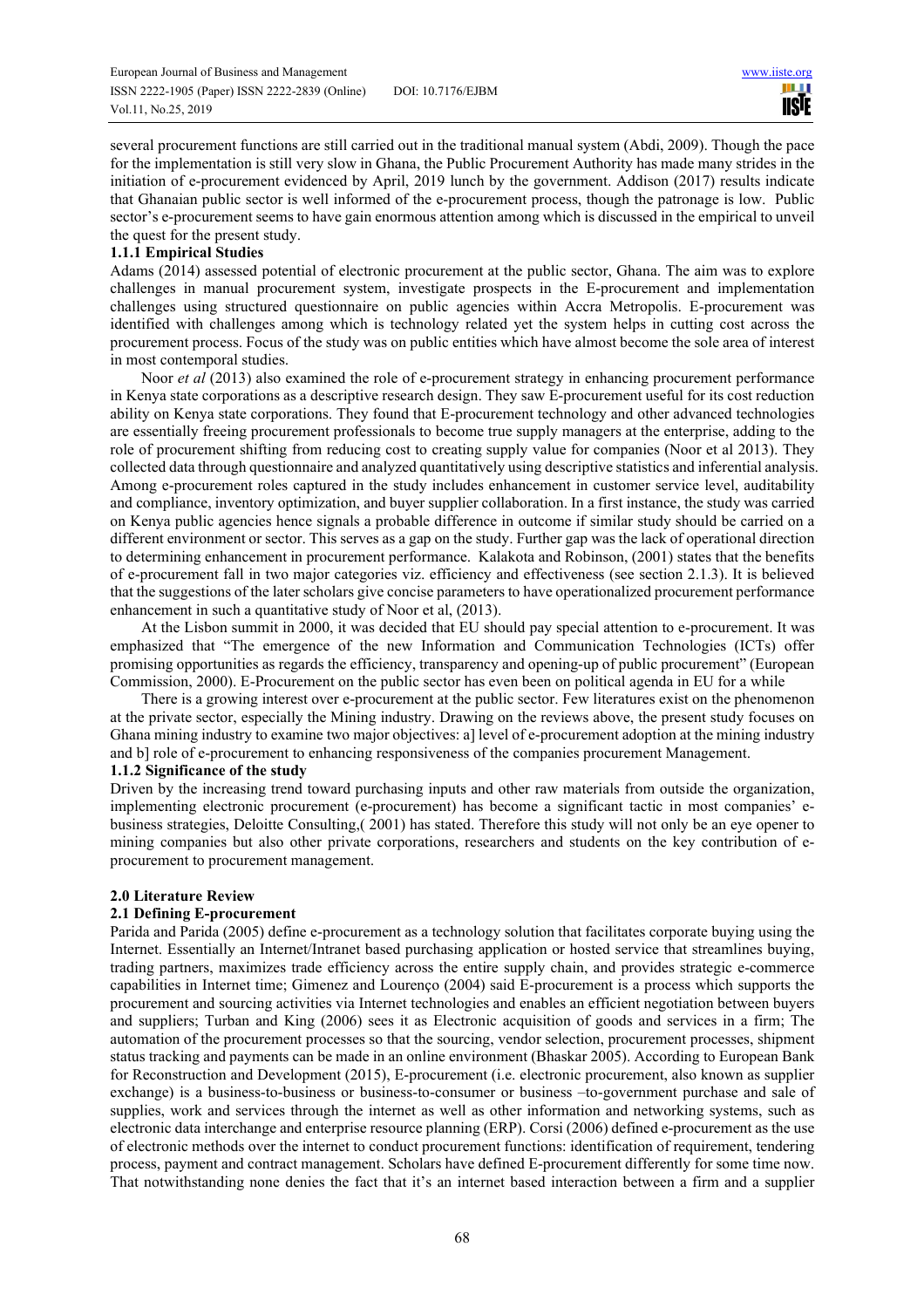resulting in effective purchases.

Citing the words of Croom & Brandon-Jones, (2004), this paper views E-Procurement as the use of Internetbased (integrated) information and communication technologies (ICTs) to carry out individual or all stages of the procurement process including search, sourcing, negotiation, ordering, receipt, and post-purchase review. To the in-depth, E-procurement is more than just a system for making purchases online. A properly implemented Eprocurement system can connect companies and their business processes direct with suppliers whilst managing all interactions between them. This includes management of correspondence, bids, questions and answers, previous pricing and multiple emails sent to multiple participants as all eases the normal procurement process. This paper is built on the theory that Adoption of E-procurement enhances responsiveness in procurement management. Eprocurement enhances inter organizational coordination resulting in transaction cost savings and competitive sourcing opportunities for the buyer organization (Subramaniam and Shaw, 2002).

# **2.1.1 Concept of E-procurement**

With increasing use of e-commerce, procurement is going through a revolution. Procurement is migrating from traditional paper-based process to e-procurement with the increasing use of Internet and E-commerce technology (Chong et al., 2002). The main function of e-procurement system is that it allows individual employees to order goods directly from their personal computers through the web on a real-time basis. Requests and orders are channeled through various forms of hubs or database. It also allows individual employees to search for items, checks availability, place and track orders and initiate payment of delivery (Ovans, 2000). E-procurement includes purchasing, transportation, warehousing and inbound receiving (Kalakota and Robinson, 2001). Generally eprocurement system has two essential components: •Internal processing which is corporate intranet and •External communication processing which is an internet-based platform (Crooms and Johnston, 2003). The two views regulate procurement processes within and without the spectrum of an organization.

The e-procurement value chain consists of indent management, e-Informing, e-Tendering, e-Auctioning, vendor management, catalogue management, Purchase Order Integration, Order Status, Ship Notice, e-invoicing, e-payment, and contract management. Indent management is the workflow involved in the preparation of tenders. This part of the value chain is optional, with individual procuring departments or organization defining their indenting process. So e-Procurement implementations involve a mixture of different models, either represents organizations acceptance of e-procurement in the context of this study. Elements of e-procurement include request for information, request for proposal, request for quotation, RFx (the previous three together), and eRFx (software for managing RFx projects) (Humboldt State University,2015) which all contribute to effectiveness in the eprocurement process. Section 2.1.2 discusses level of adoption of e-procurement so far.

# **2.1.2 Level of Adoption of E-procurement**

There is a growing interest in the adoption of e-procurement by private and public sector organizations in the last decade. However, this interest has been with many reservations since e-procurement is a recent phenomenon. (Dai & Kauffman, 2001; Koorn, Smith & Mueller, 2001), E-procurement is constantly receiving lots of attention from companies in global markets. Although the benefits of e-procurement are plenty, the reality is that it is not being adapted to the much extent in developing countries (Vijaykumar, 2014). Many developing countries that face the problem of public sector corruption have failed to successfully adopt e-Government systems, including e-Procurement. Den-mark was among the forerunners in Europe, but the adoption of the public e-procurement portal (PePP) has been slow despite awareness of potential efficiency gains of IT in public procurement functions, political-structural factors slow down the adoption process (Helle & Volker,2005). So far literature has done little towards unveiling actual percentage of companies using e-procurement either at the public or private sector. This further buttresses a need for the present study on the Mining industry.

The Mining industry of Ghana accounts for 5% of the Ghana's GDP and minerals make up 37% of total exports, of which gold contributes over 90% of the total mineral exports. The country has 23 large-scale mining companies producing gold, diamonds, bauxite and manganese, and, there are also over 300 registered small scale mining groups and 90 mine support service companies. It is worth researching the adoption of the industry towards this revolution in procurement to enhancing mining operations.

Klein et al. (2001:811) described adoption as a decision to use an innovation within the organization, while Rogers (2003) defined adoption as a decision to make full use of an innovation (p.177). Rogers also made it clear that the decision to adopt an innovation consists of five phases of awareness, interest, evaluation, trial and adoption (Rogers, 2003). Further, Woodside and Biemans (2005:384-385) described adoption as "the decision-making process of an individual unit to adopt and use a product or service. Therefore, in this study, e-Procurement adoption refers to the actual use of web-based technologies, tools or processes to support the execution of some or all aspects of the mining procurement activities including supplier search, sourcing, negotiation, ordering, receipt, and/or post-purchase review etc. The paper measures adoption as a continuous variable using 5-point likert scale ranging from "strongly disagree to strongly agree" responses. The next section reviews benefits of e-procurement identified in previous studies and proposes the main benefits commonly referred in literatures on generic view.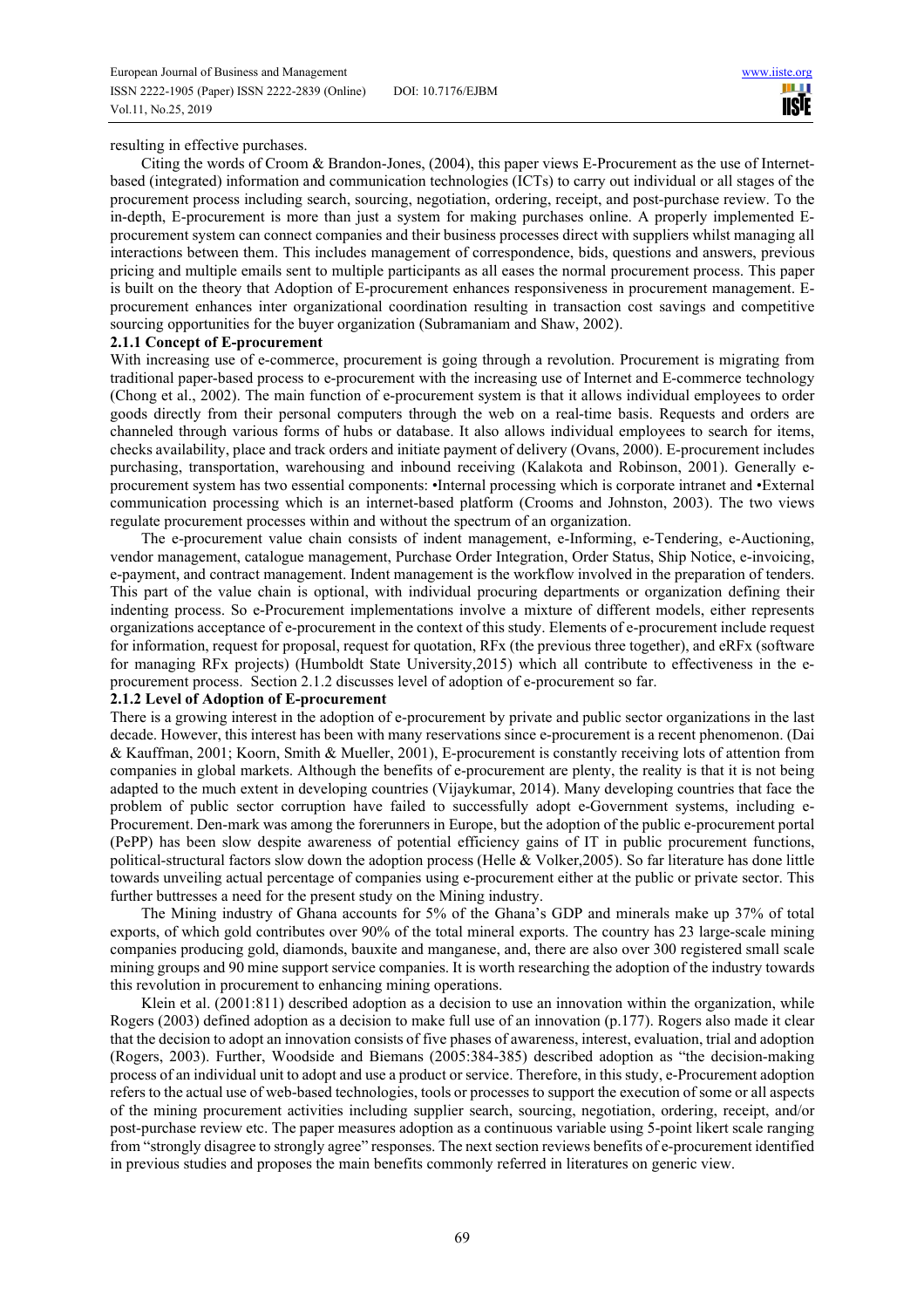# **2.1.3 Role of E-procurement**

There is no doubt that the use of the Internet in e-Procurement provides several advantages over earlier interorganizational tools. For example, Electronic Data Interchange has been providing automated purchasing transactions between buyers and their suppliers since it was launched in the 1960s. Enterprise Resource Planning (ERP) followed in the 1970s, and then came the commercial use of the Internet in 1980s. This was followed by the universal application of the World Wide Web in the 1990s (Office of Government Commerce, 2002)

According to the Epiq Technologies (2010) report, the adoption of e-procurement technology in an organization enables a firm to organize its interactions with its most crucial suppliers, a set of built-in monitoring tools to help control costs, assure maximum supplier performance and keeping an open line of communication with potential suppliers during a business process. The system allows managers to confirm pricing and leverage previous agreements to assure each new price quote is more competitive than the last. E-Procurement helps with the decision-making process by keeping relevant information neatly organized and time-stamped. Most are template-driven which makes all transactions standardized and traceable.

 Literature identified a number of benefits arising from the introduction of e-procurement which have been summarized as follows: reduced price (of goods and services), reduced administrative cost, reduced inventory cost, improved financial control and compliance, (McConnell, 2009). Some other benefits of e-procurement include: an increase in contract compliance, leveraging procurement spend and cutting processing costs. A study by Chan and Lee (2002) found that organizations which adopted e-procurement strategies have reduced costs through transactional and process efficiencies and thereby promoting their procurement performance. More and more companies are conscious of the needs to introduce Internet-based technologies in their order process, due to the benefits of saving transaction cost, increasing competitive sourcing opportunities, and enhancing interorganizational coordination. Product standardization internal customer satisfaction can be enhanced through Eprocurement due to the product variety concept. This can be achieved by reducing the number of different components and or the number of suppliers via set product standards. E-procurement enhances inter organizational coordination resulting in transaction cost savings and competitive sourcing opportunities for the buyer organization (Subramaniam and Shaw, 2002, ibid). There are series of benefits linked with e-procurement in studies (Deloitte Consulting, 2001).

According to (Kalakota and Robinson, 2001), the benefits of e-procurement fall into two major categories viz. efficiency and effectiveness. Efficiency includes lower procurement costs, faster cycle times, reduced maverick or unauthorized buying, more highly organized information and tighter integration of the procurement function with key back-office systems. Effectiveness includes increased control over the supply chain, proactive management of key procurement data and higher-quality purchasing decisions within organizations. The present study operationalizes Procurement Management 'responsiveness' with how efficient and effective procurement process has turn (as a continuous variable) at the mining sector, following their adoption to e-procurement, Citing Kalakota and Robinson (2001). The variables were measure on a 5-point likert scale.

## **3.0 Methodology**

A descriptive research design was used in this study. The target population of this study comprises of Procurement and ICT managers across all the 23-large scale mining companies in Ghana comprising of a total of 46 respondents from which 13 companies were selected on the basis of convenience. In essence, 26 top managers were sampled for this study. Thus E-procurement strategy and its application are relevant at this level prompting the choice of their departments. Primary data was collected using a questionnaire covering the level of adoption and role of Eprocurement in enhancing the mining companies' procurement management. Quantitative data was analyzed by employing regression test using statistical package for social science (SPSS) version 20.

## **4.0 Result Presentation and Discussion**

From the 26 sampled respondents' responses, findings are being presented as follows using linear regression test statistic.

| TWAINT, TWEI ASSISTENTIAN RAIHINI                                                             |                |          |       |                   |          |     |     |        |
|-----------------------------------------------------------------------------------------------|----------------|----------|-------|-------------------|----------|-----|-----|--------|
|                                                                                               |                |          |       | Change Statistics |          |     |     |        |
|                                                                                               |                | Adjusted | Std.  | $\mathbb{R}^2$    |          |     |     | Sig. F |
|                                                                                               | $\mathbf{R}^2$ | $R^2$    | Error | Change            | F Change | df1 | df2 | Change |
| .520 <sup>a</sup>                                                                             | 270            | .240     | .653  | .270              | 8.878    |     | 24  | .007   |
| Predictors: (Constant), e-procurement adoption b. Dependent variable: PM responsiveness<br>a. |                |          |       |                   |          |     |     |        |

**Table2: Regression Model Summary** 

According to table 2, 24% rate of responsiveness in procurement management (PM) can be explained by the linear relationship between the predictor and the criterion variable i.e. e-procurement adoption and PM responsiveness. E-procurement contributes but little to effectiveness and efficiency in companies PM at the mining industry today. Seventy-six percent of responsive rate in the firms' PM cannot be aligned to e-procurement adoption justifies with significant P-value  $0.007 < \alpha = 0.05$ ; hence, there is enough statistical evidence to establish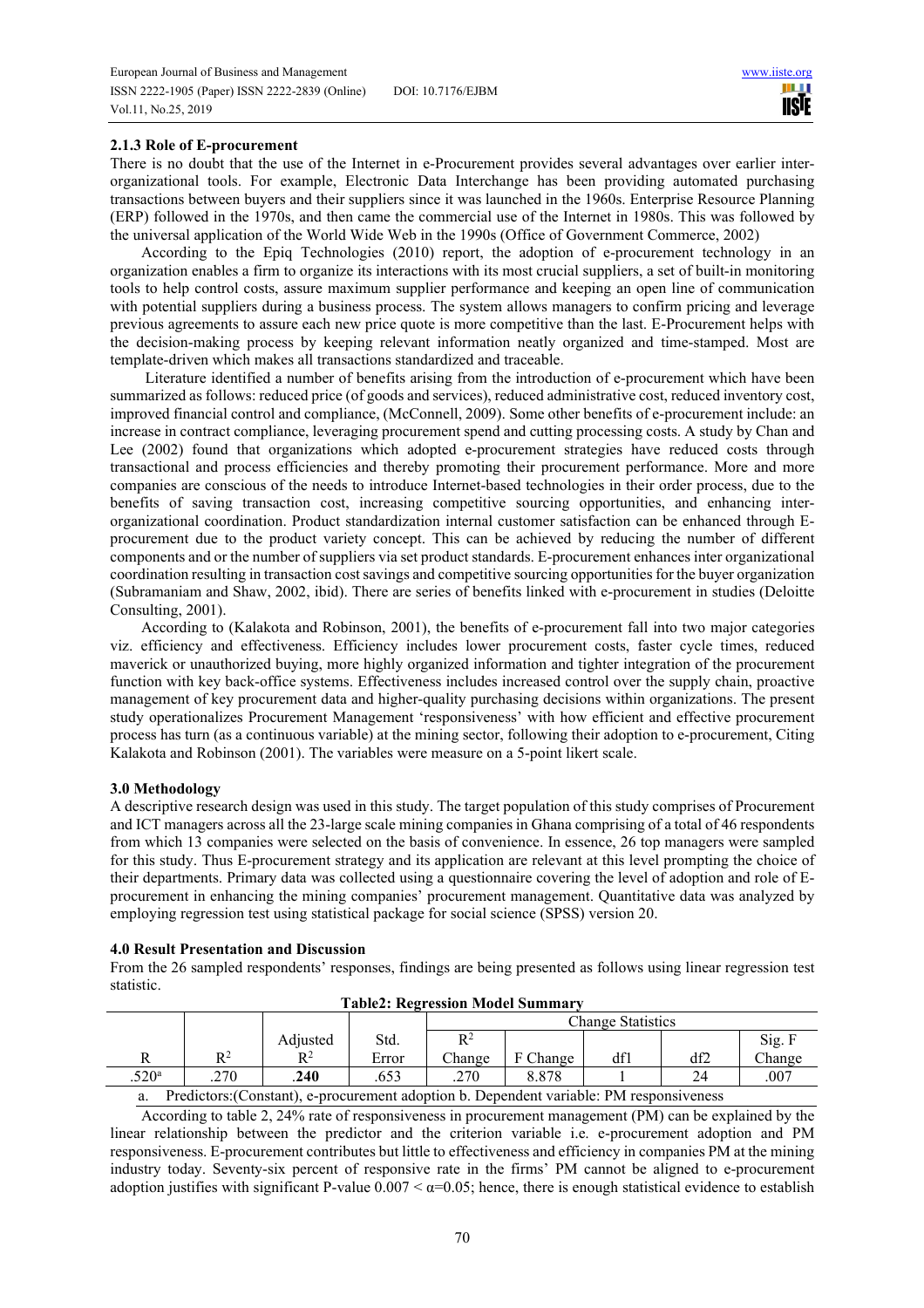that responsiveness in PM at the mining sector is not utterly defined by E-procurement adoption.

#### **4.1 Discussion and practical implication of Result**

Procurement management seems responsive at the Ghana mining companies though with low adoption to eprocurement. Perhaps the traditional process is being managed with high diligence and control. The companies pilot electronic procurement with the orthodox system of buying though more into the orthodox as of now. Literature states procurement is migrating from traditional paper-based process to e-procurement with the increasing use of Internet and E-commerce technology (Chong et al., 2002 ibid). Full switch reflection is yet to be seen following the cited study. Elsewhere Abdi found that most commercial state corporations in Kenya adopt eprocurement system even though several procurement functions are still carried out in the traditional manual system (Abdi, 2009 ibid), which infers low adoption. Though the pace for e-procurement implementation is still very slow in Ghana, the Public Procurement Authority is making many strides in the initiation of e-procurement evidenced with April 2019 lunch by the government. Addison (2017 ibid) has said already that Ghana public sector is well informed of the e-procurement process, though the patronage is low. All the cited studies never despised institutions effort to embracing e-procurement though the effort is still at the tender stage.

The Ghana mining industry also unveils similar gesture in the e-procurement discourse today. This is made explicit in matching to studies from scholars cited. So practically e-procurement is enhancing procurement management at the mining sector though it is still at the crawling phase to replacing the manual system. Quantitatively it may be worth saying 24% of the procurement process at the Mines is being facilitated by eprocurement. Of course one may argue the e-system is having weak impact however, it is resulting in efficiency and effectiveness in procurement processes of the companies which partly confirms the claim that 'E-procurement enhances inter organizational coordination resulting in transaction cost savings and competitive sourcing opportunities for the buying organization' (Subramaniam and Shaw, 2002).

The findings here imply that the mining industry engage electronic system on few activities in their procurement process and handles the rest manually, likewise Abdi (2009). Section 2.1.3 highlights various benefits the firms' stance to enjoy with e-procurement contribution to achieving efficiency and effectiveness in their procurement management processes (see; Kalakota and Robinson, 2001).

#### **5.0 Conclusion**

Procurement has traditionally involved slow manual procedures and even slower systematic processes for handling procurement transactions (Hawking et al., 2004). This is gearing firms' endorsement with e-procurement today. Literature identified a number of benefits arising from the introduction of e-procurement yet the adoption rate appears low at the Ghana mining industry. 24%  $(R^2=0.24)$  of the procurement process is facilitated by eprocurement, resulting in little efficiency and effectiveness in the procurement management of the Mining companies. E-procurement is contributing to speed and accuracy going through procurement process at the mining industry though with low adoption rate. It is recommended that the companies intensify usage of the e-procurement systems so as to optimize its benefit on procurement Management. This paper covered only 13 of 23 large scale mining firms in Ghana. Posterity studies can increase the sample size and perhaps incorporate small scale mining and other mining support firms to confirm this finding. Moreover, Scholars may afford testing the finding of this study on other industries or carry similar study in other countries in effort to contributing to theoretical understanding of the phenomenon at the mining sector.

#### **References**

- Laffont, J.J. & Tirole, J. (1993), A Theory of Incentives in Procurement and Regulation. MIT Press. ISBN 9780262121743.
- Lewis, M.A. & Roehrich, J.K. (2009), Contracts, relationships and integration: Towards a model of the procurement of complex performance. *International Journal of Procurement Management*, 2(2):125–142.
- CIPS in partnership with Profex Publishing, *Procurement and Supply Operations*, (2012), revised 2016, pp. 1-2
- CIPS, Procurement Glossary F Archived 14 April 2017 at the Wayback Machine, accessed 14 March 2017

Mason, L. (2018), *Contract Administration*, Chartered Institute of Procurement & Supply, p. 114

Jaggaer, How do you optimize addressable spend?, published 24 May 2016, accessed 16 January 2018

- "What's the difference between an RFI, an RFP, and an RFQ?". Humboldt State University. Archived from the original on 2015-07-21. Retrieved 2015-07-28
- McConnell, D. J. (2009), "Analysis into the Factors Affecting the Uptake of Application of E-Procurement within the UK Publics Sector" Published Doctoral thesis.
- Adams, S. (2014), "Assessing the Potential of Electronic Procurement in the Public Sector: The Case of Accra Metropolis" Kwame Nkrumah University of Science And Technology College Of Architecture And Planning department Of Building Technology

Nutakor, F. (2016), "Challenges with the Implementation of Sustainable Procurement Practices in the Mining